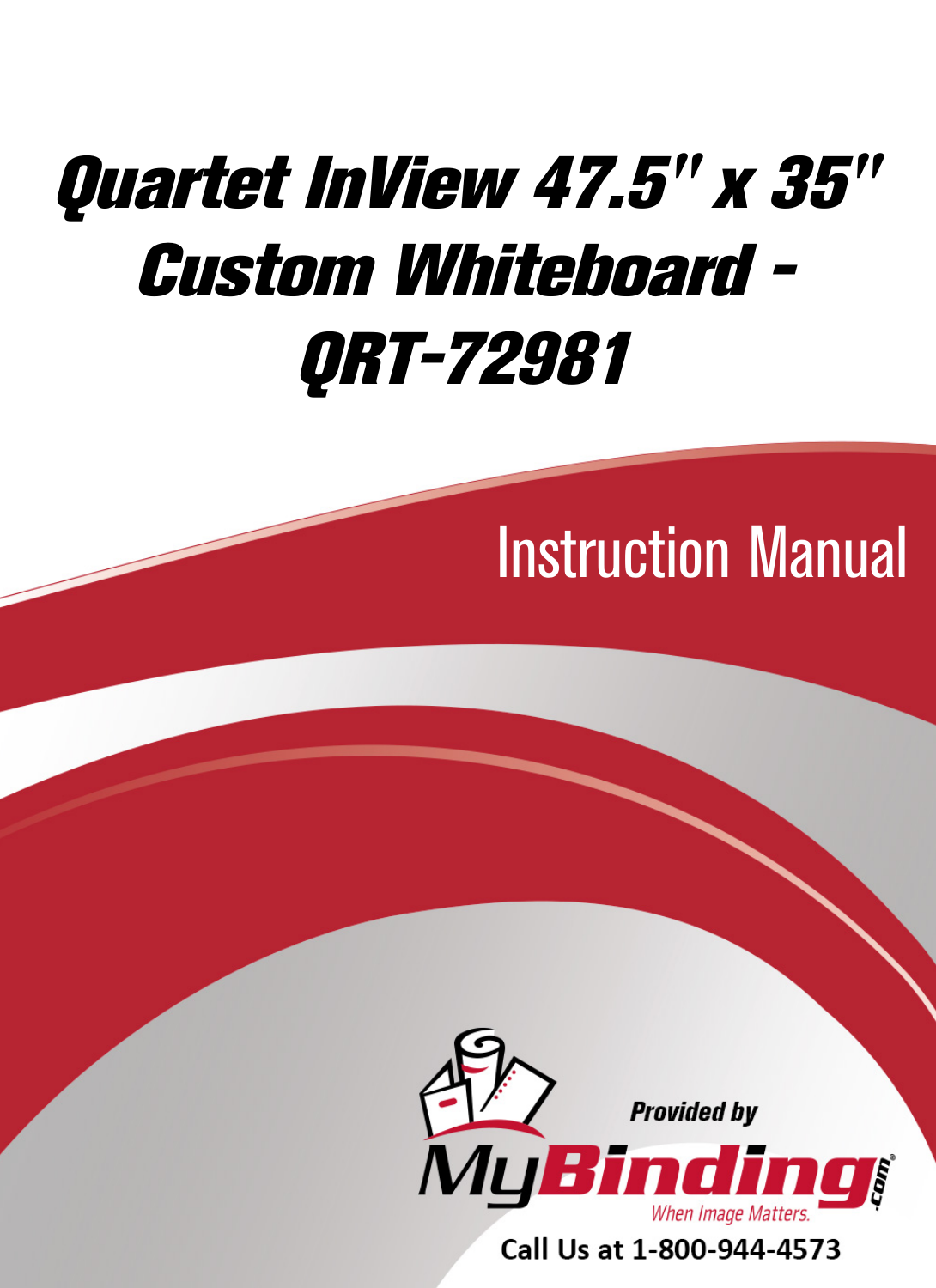

For detailed information about: How to care for your custom whiteboard

How to create your own custom whiteboard La création de votre propre tableau personnalisé Pour des informations détaillées sur : L'entretien de votre tableau personnalisé

Para recibir información detallada sobre: Cómo crear su propia pizarra personalizada Cómo cuidar su pizarra personalizada

Le changement de gabarits :



**www.quartetcustomwhiteboard.com**

Customer Service: Service à la clientèle : Servicio al Cliente: **1-800-541-0094**

Quartet is a registered trademark of General Binding Corporation. ACCO name and design is a registered trademark of ACCO Brands. © 2013 ACCO Brands Corporation. All Rights Reserved.

Quartet est une marque déposée de General Binding Corporation. Le nom ACCO et son dessin est une marque déposée d'ACCO Brands. © 2013 ACCO Brands Corporation. Tous droits réservés.

Quartet es una marc registradas de General Binding Corporation. El nombre y el diseño de ACCO son marca registrada de ACCO Brands. © 2013 ACCO Brands Corporation. Todos los derechos reservados.



[MyBinding.com](http://www.mybinding.com) 5500 NE Moore Court Hillsboro, OR 97124 Toll Free: 1-800-944-4573

Local: 503-640-5920